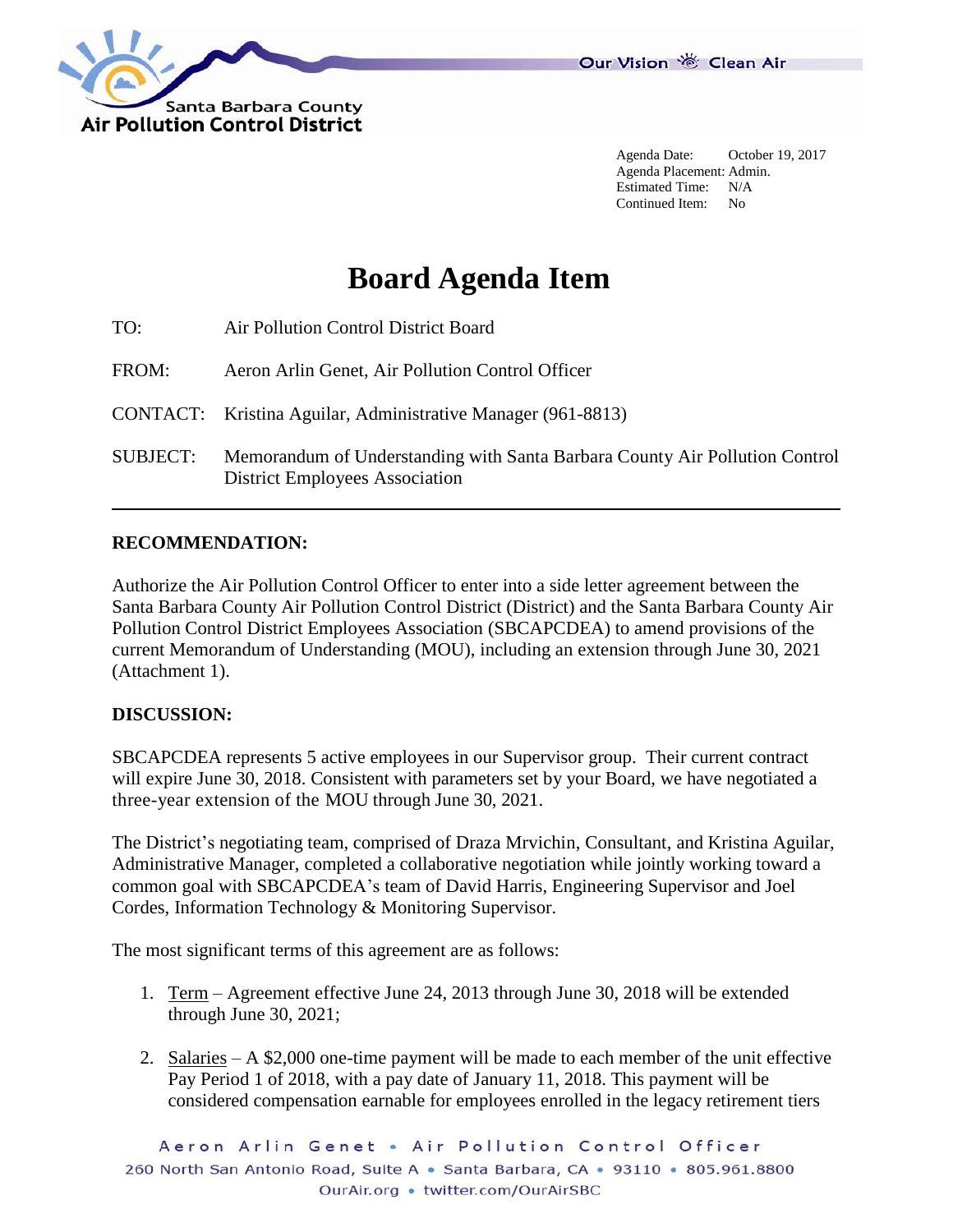(Gov. Code § 31461) and not considered pensionable compensation for those employees enrolled in PEPRA (Gov. Code § 7522.34 (c)(3) & (c)(10)); and

- 3. Cafeteria Dollars Effective January 1, 2018 the District shall contribute an additional bi-weekly benefit of \$20.61 to cafeteria dollars to help fund health care benefits; and
- 4. An agreement of a "me too clause," which states: "Each year the total compensation, in this unit, shall be adjusted to reflect total compensation movement equal to the total compensation movement of the other APCD bargaining units. Total compensation shall include across the board, salary movement, medical contribution, cafeteria, and pension. Each year at the conclusion of negotiations with the other collective bargaining units the parties shall meet to consult regarding the allocation of the total compensation settlement."

## **FISCAL IMPACT:**

During recent years the District has reduced in staff size and seen its budget process further refined. With the adoption of the Fiscal Year 2017-2018 budget, the District is able to provide an increase in benefits and a one-time payment for salary. Throughout the process, the negotiating teams worked together to create an MOU that worked for everyone, while staying within the parameters set by your Board. The below outlines the fiscal impact of these changes to SBCAPCDEA:

- 1. Providing an increase in the District cafeteria dollars for health benefits effective January 1, 2018 will have an impact for the 2017-2018 Fiscal Year of \$1,950, and then \$3,900 in subsequent Fiscal Years; and
- 2. Providing a \$2,000 one-time payment effective Pay Period 1 of 2018, with a pay date of January 11, 2018 will have an impact for the 2017-2018 Fiscal Year of \$10,000.

## **ATTACHMENT:**

SBCAPCDEA Side Letter